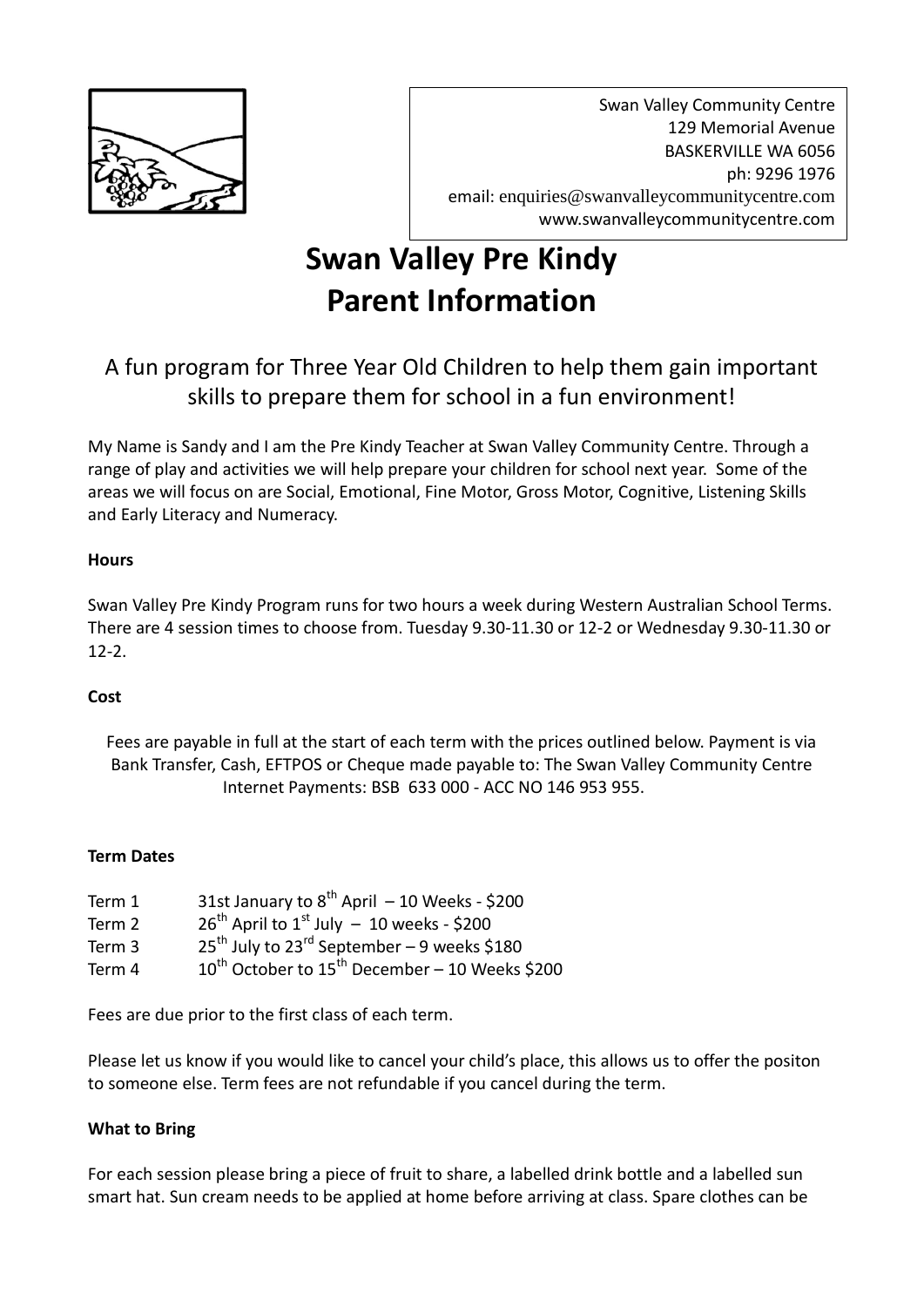left in your child's bag. Whilst children wear Art Smocks during craft activities clothes could still get paint on them or dirty through play so please send your child in play clothes.

#### **Parents**

After settling child in you can retreat to the other room and return to collect your child at the end of the lesson. It is a condition of enrolment that parents stay on the premises at all times. Please ensure you are waiting outside the class to collect your child on time so your child doesn't get distressed that you aren't there.

There may be times during the term when a parent helper is required in the room. The kids love when their parent is the helper and feel very special!

# **Health**

We encourage you to have your child's immunisation up to date. Please do not bring your child if they are sick or contagious. This includes, but is not limited, to Green Discharge from nose, any discharge from eyes or ears, infectious sores such as school sores, ring worm, infectious diseases such as Chicken Pox or Measles, high temperatures or vomiting or diarrhoea.

Please follow Government Advice on Covid-19. Please do not attend if you or your child has any Cold or Flu Symptoms including fever, sore throat, running nose, cough or you have been told to stay home by the Govenment. We need to follow Government and Council guidelines and regulations regarding Covid-19 so things such as handwashing upon arrival and extra cleaning may be required.

# **The Program**

Swan Valley Pre Kindy aims to help develop social and emotion skills and confidence. Some examples include recognising their place in the world, interacting with peers and adults, understanding and following rules and why we have them, positive separation from parents.

We encourage the use of their imagination and showing their creativity. Focus is not on the outcome of an activity but the processes used. Some ways we encourage this is through open ended craft, role playing and child initiated activities.

Language skills are an important part of everyday life, not only talking but listening and being able to follow directions or repeat what has been said. At Swan Valley Pre Kindy we will encourage language skills through activities such as story time, singing and giving directions as well as discussions throughout the sessions.

Moving our bodies includes large and small muscles all of which are important. Developing small muscles will help later on for using a pencil correctly for writing. Cutting, drawing, painting and sticking will all be common activities at Pre Kindy. Gross Motor development helps with sport later on. Jumping, balancing, lifting, digging, riding are all lots of fun and will help develop their large muscles.

Thinking and understanding concepts are important skills needed for school. Concepts are more